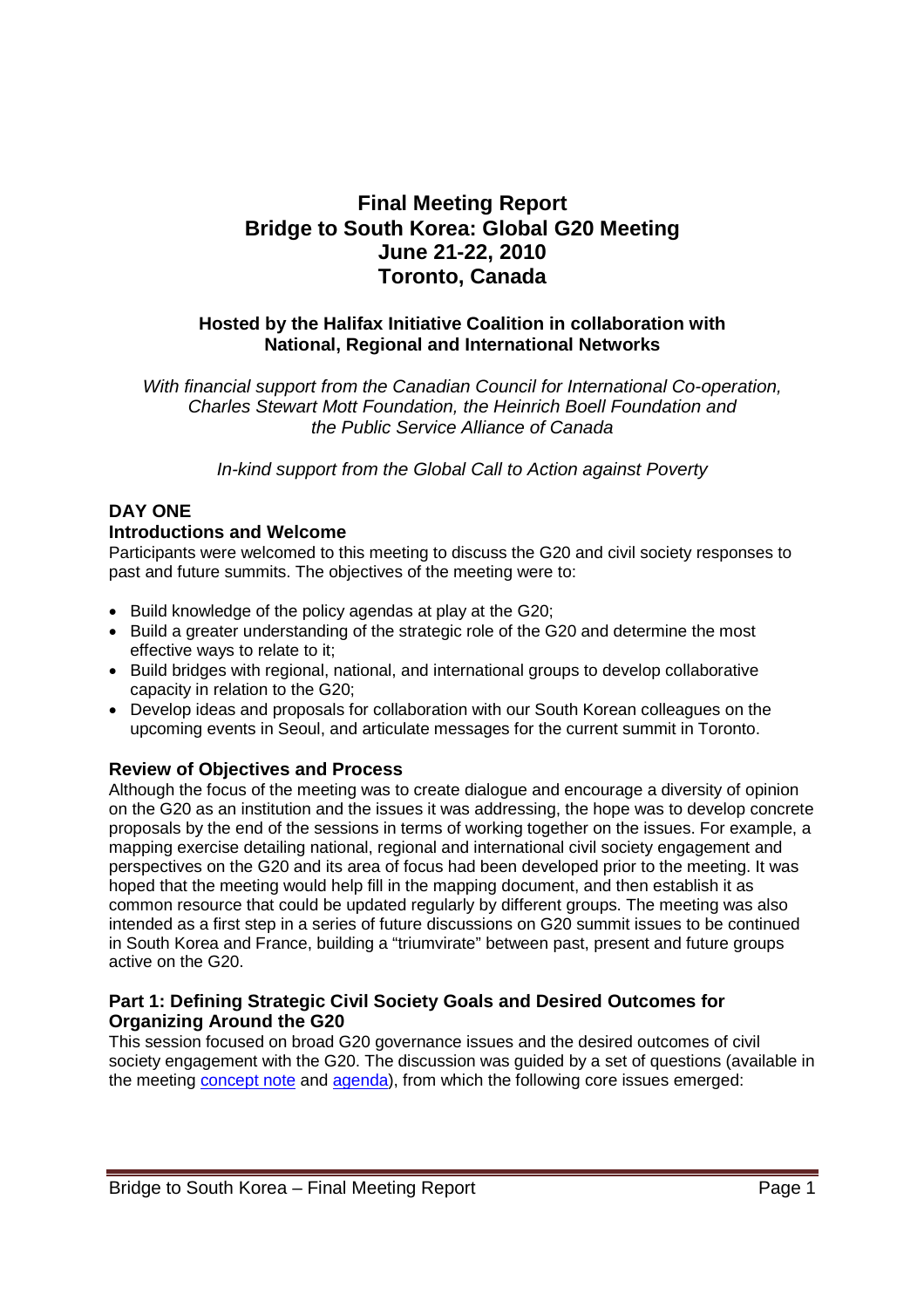### *Legitimacy*

It is important to continue to challenge the G20 as an illegitimate and unrepresentative body. Although, the G20 does include more countries than the G8, it still excludes most countries in the global South. It may be more practical and useful to have a smaller number of world leaders assembling to discuss global economic issues, but while this may make it potentially more effective as a governing body, it does not give it any more legitimacy. Its global mandate was decided by its own small membership and key interests were missing from the table. Could South Africa really advance the interests of Africa (and would it want to), or India of South Asia?

Some noted that the ILO's participation in recent G20 meetings, and the participation of the UN Secretary General at the Toronto Summit, suggested that UN agencies might be able to influence the G20's agenda in the future. This in turn could strengthen ties to the UN and its global membership, possibly granting the G20 more legitimacy. Some participants felt that this bridge to the UN was insufficient, and encouraged pursuing in parallel the reforms suggested by the Stiglitz Commission for a Global Economic Coordination Council (GECC) within the UN.

Many also raised concerns about the IMF in the context of the G20. In the absence of a formal secretariat, the IMF seems poised to play this role as an *ad hoc* secretariat, in particular given how much the G20 has strengthened the IMF's role in global economic governance. Most agreed the IMF should not be the central institution overseeing G20 financial matters.

### *Monitoring the implementation of current decisions, while pressing a more forward looking, transformative agenda*

The discussion also focused on the need to apply strategic pressure for better international financial regulation, effective multilateral supervision, equitable redistribution of resources, a system of international reserves, a reduction in the dependency on the dollar and in negative interdependency on trade. It was noted that campaigning organizations should focus simultaneously on both long-term fundamental change, including the UN-proposed Economic Coordination Council and a new global reserve system, as well as more pragmatic, short-term, winnable goals such as the financial transactions tax, pushing progress on the MDGs and including the African Union in the G20. Medium to long term goals always remain medium to long term unless groups agree to press their adoption in the short term. Broad coalitions of groups focusing on both types of goals could work to mutually reinforce one another.

## *The G20 'Unanimity of Purpose'*

The Group also discussed whether they should work to restrict the focus of the G20 to purely economic issues, keeping a narrow focus on its self-proclaimed role as the 'premier forum for international economic cooperation', or encourage the G20 to expand its focus to broader development and climate issues. The group recognized that all three were not mutually exclusive, but expanding the G20's focus to this broader set of issues necessarily increased the institutions influence over setting the agenda on the issues. It also diverted attention away from monitoring other organizations outside of the G20 (OECD, the World Bank, the International Monetary Fund, the Financial Stability Board and the UN) where debate on these issues was already under way and is moving the agenda forward. No clear consensus was reached in terms of expanding or restricting the G20's agenda, but some felt that the G20 could be used strategically to move the debate forward or help kick-start conversations in other forum.

Some people also questioned the ability of the G20, since April 2009, to actually cooperate and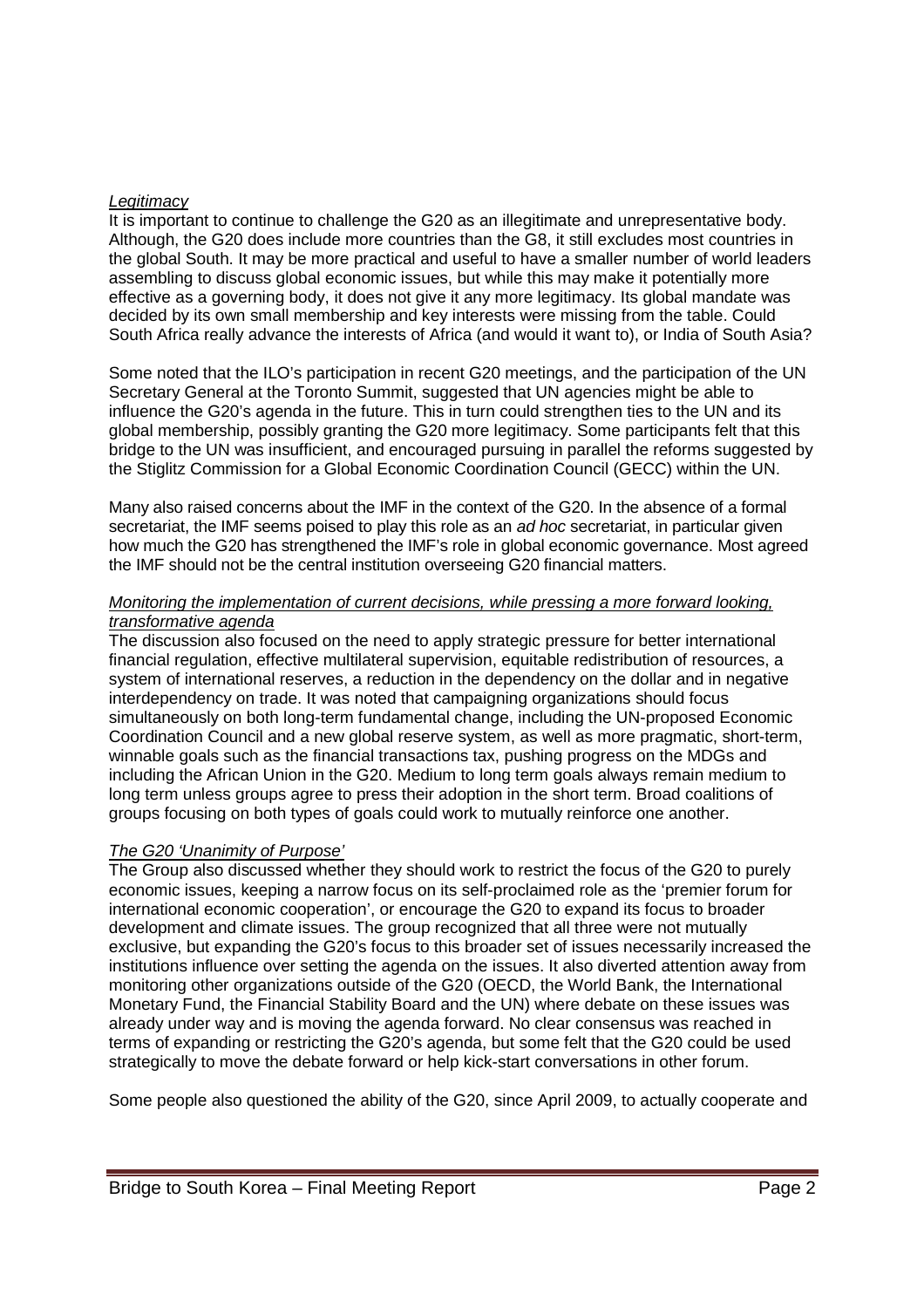coordinate efforts on many issues, pointing to unilateral decisions made in Europe and the US in terms of regulation, bank taxes, banning the trade of certain financial assets, etc. Most could find little evidence of much recent "cooperation" at the G20, and many argued the Toronto summit would be a test of its coordinating capacity. [It would appear that this hypothesis is starting to find some supporting evidence with little beyond tax deficit and debt reduction targets agreed in Toronto.]

Perhaps much of the disharmony of opinions on issues within the G20 can be explained by the fact that only a few countries have opinions on a select range of issues. Many new G20 member countries, such as Brazil, Indonesia, Mexico and Argentina have not yet defined their agendas. This might provide a political opportunity for civil society in those countries to play a more active role in helping to shape those agendas. It might be effective to strategically target the governments of these countries to advance issues that are not currently on the table. At the very least, civil society in these countries could create certain expectations of outcomes for their governments, challenging their government's role, engagement and action within the G20.

#### *The Movement from G8 to G20: Old Wine in a New Bottle?*

Participants saw a need to critically assess whether the G20 was a forum that was simply reinforcing current global balances of power vs. something that could challenge this balance. More countries are now at the table, but there is risk that divergent agendas and opinions may simply be coopted by the G8 (under the shroud of the G20). In the past, the "Outreach Five" (Brazil, India, Mexico, South Africa and China) made joint statements that were quite radical relative to the G20. However, now that these countries are part of the club, it is much harder for them to criticize the outcomes of the G20 – a club of which they are now members. In this respect, the G20 could be a device for divide and rule. Others said that the reason the G8 was expanded to the G20 during a time of financial crisis was not to be more reflective of a changing global economy, but rather to bring to the table countries with more extensive foreign reserves and all the G8's foreign debt! Most agreed that to shift the global balance of power, all governments must be included or at the very least, a system established to have countries represented on a constituency basis.

#### *A new era?*

Some thought that perhaps we weren't fully appreciating the significance of the move from the G8 to G20. The G20 represents the end of an obsolete cold war group, and it is not yet fully defined. This presents a unique opportunity to influence an emerging agenda that may have a real impact on the lives of poor people. The G20 may have decided that it is the premier forum for global economic cooperation, but clearly it overstated its role at the time; and the lack of unanimity of purpose confirms this. This means that it is in much more of a state of flux, and open to influence, than many of us actually appreciate.

#### *Democracy*

In terms of the G8 and democracy, some participants argued the G20 was merely an elite club of rich countries representing global capital, and a move away from charter-based international institutions. The interests of the poor are neglected, while the interests of capital continue to dominate. "The gains have been privatized and the costs socialized". Again there was a call for a more inclusive system, representative of all countries.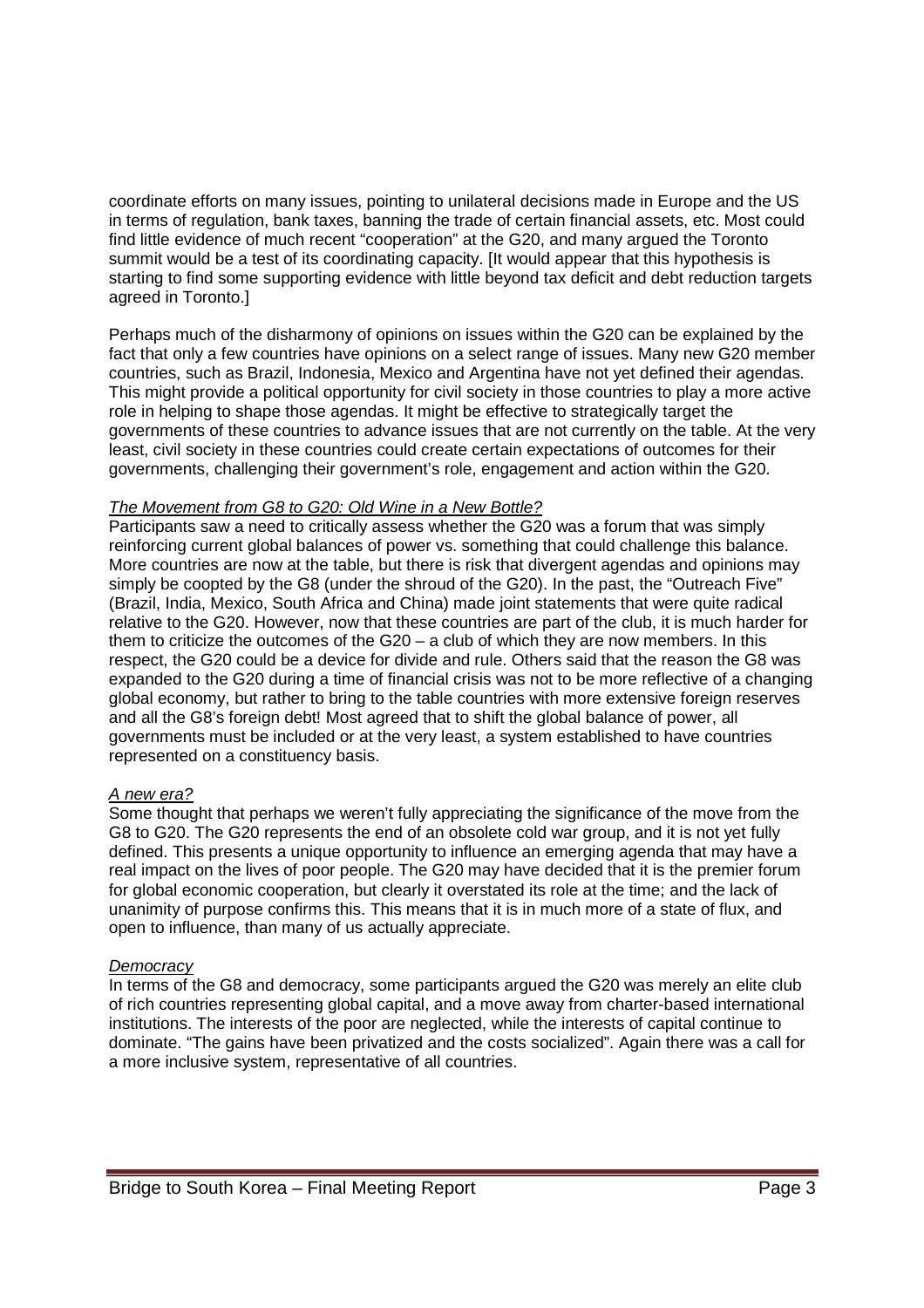# **Part 2: Strategic Analysis of G20 and G20 Agenda – regional and national mapping with respect to the G20**

This section mapped national and regional experiences in terms of engaging (or not) with the G20 and priority issues (on the G20's agenda) from a national and regional perspective. It addressed questions put forth in the mapping exercise. In general, the discussion revealed varying degrees of civil society mobilization on these issues with, not surprisingly, significantly less degree of engagement in the non-G8 G20. Economic and financial literacy among civil society across most countries seemed to be a challenge, as well as gaining access to government officials to discuss these issues. The following provides an extremely brief summary. More detailed mapping information can be found at

http://www.halifaxinitiative.org/content/bridge-south-korea-global-civil-society-meeting-g20.

### *Latin American Perspectives:*

There are a large number of civil society organizations (CSOs) and trade union organizations active across Latin America engaged in G20 and international finance issues. Common target issues in Latin America include exploring a new global/regional financial architecture, ensuring regional policy autonomy, monitoring the IMF and its role in the G20, implementing regional capital controls, controlling tax havens and ensuring environmental protection.

There are understandable variances in the political context across countries, permitting different degrees of CSO and public mobilization on these issues. Some common challenges include a lack of economic and financial literacy within CSOs and the public at large, presenting international financial issues in a meaningful way to ordinary people, political repression and silencing of critical voices in many Latin American countries (like Mexico), and a general lack of government transparency vis-à-vis their engagement in the G20.

## *African Perspectives:*

Some groups in South Africa are still grappling with the G20's agenda and determining how best to engage. However, there are a number of national, regional and international coalitions working closely on G20 issues. Some central issues being pursued include: African representation in the G20, maintaining or increasing the flow of aid and development finance from G8 countries, pursuing inclusive economic growth, ensuring fair trade, regulating the financial sector, promoting the Financial Transactions Tax (FTT), ensuring climate justice and reducing maternal mortality.

Like Latin America, the G20 is not a serious issue for many African CSOs, because ordinary people see little connection between their daily struggles and the G20. Like in Latin America, this could change by building knowledge and economic literacy. For many CSOs in Africa, this lack of literacy provides challenges to articulating specific policy positions on G20 issues.

There are a number of political challenges in Africa as well. While South Africa's participation in the G20 provides some level of representation for Africa, it obviously does not reflect the diverse interests of the continent. Regulatory capture (by the financial sector) was also noted as a possible problem in South Africa, where the current government continues to subscribe to a largely neoliberal agenda. Government repression in countries such as Malawi was also noted as being a significant challenge.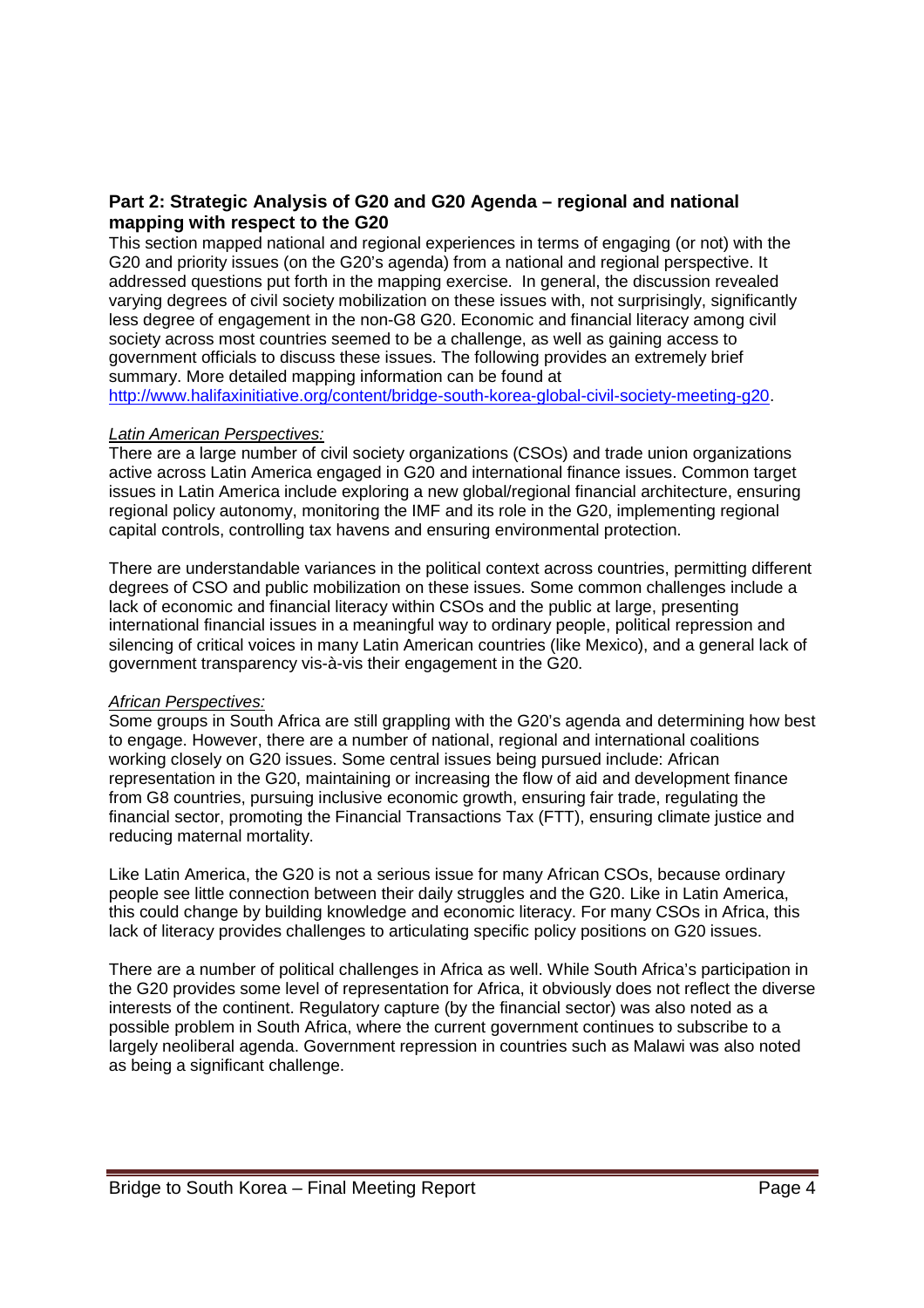## *Asian Perspectives:*

CSO activity in Asia on G20 issues is quite mixed. For example, in India there has been some mobilization amongst neoliberal think-tanks and business organizations, but trade union and social movement responses to G20 issues have been relatively superficial. In Japan there is minimal CSO activity, and trade union activity is fairly conservative. Similarly, mobilizing civil society in China is challenging, and existing organizations are quite weak. Other Asian G20 members including Indonesia and South Korea have higher degrees of CSO activity but most Asian countries overall have found it difficult to mobilize citizens on G20 issues. Again, a lack of literacy on the issues and their relationship to ordinary people's lives was cited as a major challenge. Some other challenges include a lack of government transparency and openness, the existence of government-backed CSOs who tow party lines, government repression, and in some areas, a lack of CSO funding.

Some of the issues being confronted by organizations in Asia include: climate change, IFI governance, development finance, the FTT, and promoting the MDGs.

### *International Organizations:*

International organizations including global civil society actors and trade union organizations are active in all G20 member countries, campaigning on a wide range of issues including: development finance, capacity building and education, innovative financing, climate change, IFI reform, G20 governance, MDG attainment, and IFI monitoring amongst others.

These organizations are also quite active in coalition building with regional partners and helping to improve economic literacy and capacity in local and regional CSOs.

# **Learning and Strategy Session #1: Public Finance Policy including the Framework for Strong, Sustainable and Balanced Growth**

This section began with a presentation by Peter Chowla from the *Bretton Woods Project*, giving an overview of some of the central issues on the public policy side of regulating finance, with specific reference to the G20's IMF-coordinated "Global Framework" initiative for revitalizing the world economy. This program is intended to ensure financial policy coherence across G20 countries. On the surface, it seems a reasonable strategy. However, the initiative is subject to serious coordination problems, lacks a coherent plan toward low-carbon economies, and continues to promote potentially harmful structural adjustment policies. The full presentation is at: http://halifaxinitiative.org/sites/default/files/Bridge%20to%20S%20Korea%20presentation%20- %20Peter.ppt

#### *Input from others on priority issues, strategic opportunities and divisions within the G20:*

Peter identified what he thought were key priorities for groups to focus on in terms of the G20. This included continuing to challenge structural adjustment and austerity programs, now in both the North and South, whether induced by the failure of the market or by the IMF. Both were seen to be at the expense of the public and offered an opportunity, particularly now in the North, for awareness raising and mobilizing people with respect to the IMF's practices. He also encouraged groups to challenge the unrepresentative, exclusive, opaque and unaccountable nature of the G20 and to democratize IFI governance. In the longer term, he encouraged groups to focus on a transition towards low carbon growth, the implementation of an international capital control framework and a new international monetary system.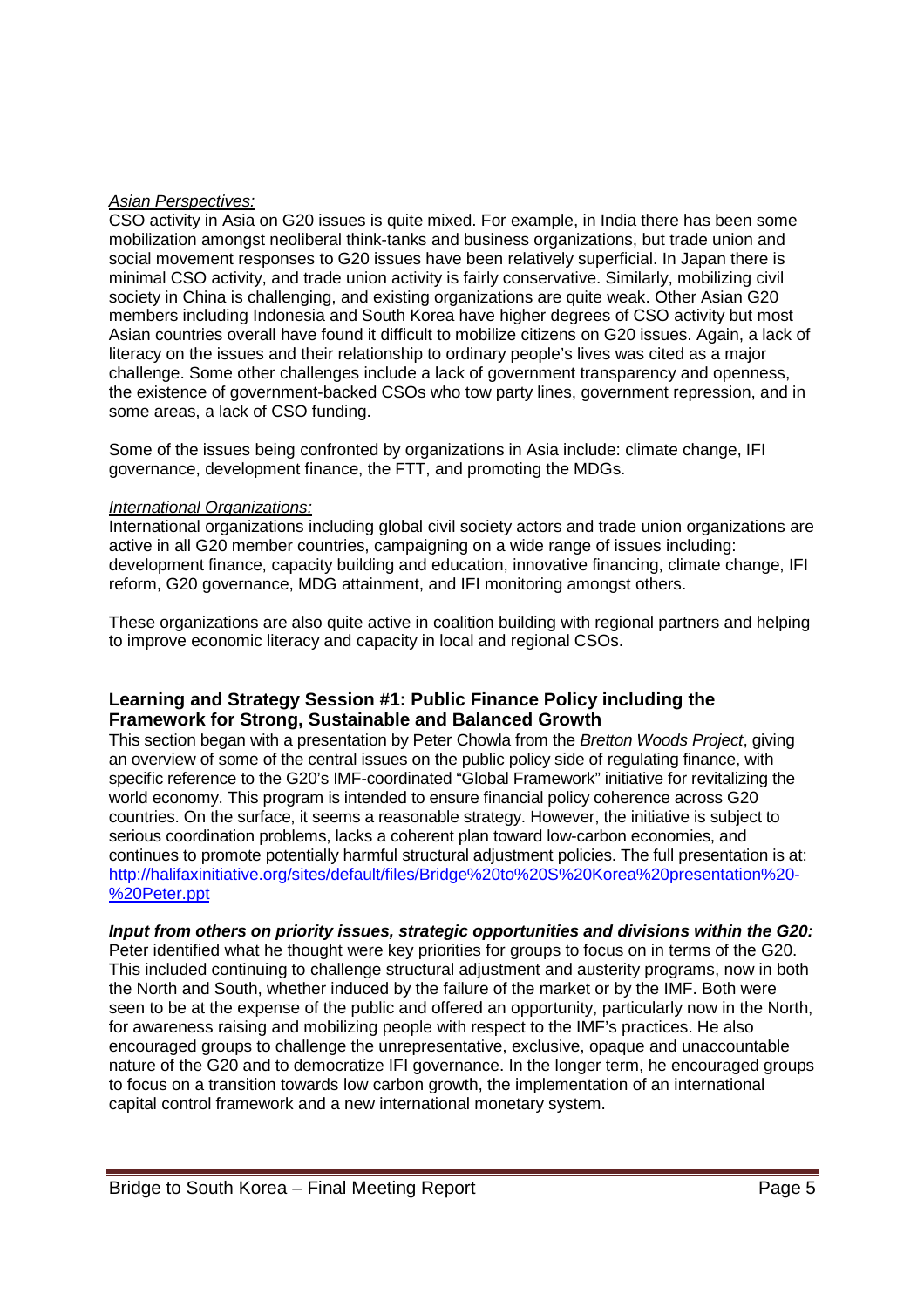In general, many people highlighted the importance of exploiting the tensions within the G20 to find spaces where consensus does not yet exist and targeting these areas to influence the agenda.

### *Short, Medium and Long Term Priorities*

In the short term, it is important to confront the new role the IMF seems to be taking in handling the crises in Europe and around the world as the *de facto* G20 secretariat, and to actively monitor its rising influence within the G8/G20.

In the medium to long-term it was argued that we should restore the state's regulatory capacity to protect the rights of citizens. Regulatory and legislative capture by the financial industry (and capture of economic theory and economics by finance) was highlighted a number of times in the discussion as a potentially serious issue. CSOs need to confront the fact that private interests control the very governments and elected officials that are supposed to be regulating them. Some argued that the current crisis has effectively allowed the financial sector to privatize the gains while socializing the losses, and this will inevitably lead to social instability and environmental degradation. The question then becomes, how do we re-capture states.

Some wondered if our short, medium and long -term priorities have taken for granted a static context, ignoring the possibility of further crises and another recession. There was a sense we should position our analyses in this reality (that deflation and default could bring a double dip recession), and be more strategic and more demanding. To cope with these threats we should insist on immediate regulation and capital controls, and urge fundamental changes to the international monetary system instead of pursuing incremental reform. Others also noted that we should integrate some of our "medium" and "long" term priorities into our short term focus. Otherwise we never focus on these issues since they always remain long term goals.

Groups also agreed to continue to explore and support regional initiatives like the *Chiang Mai Initiative* and *Mercosur* to help address the crisis.

Others argued that a short, medium, and long-term priority should be to maintain and sustain world peace. Looking at how wars evolve historically, they are often the result of not effectively resolving crises.

# **DAY TWO**

## **Learning and Strategy Session #2: Private Finance Policy**

This session featured a presentation by Aniket Bhushan from *The North South Institute* covering issues at the core (issues that were the cause of the crisis and need addressing) and periphery (not a direct cause of the crisis, but which the crisis has exposed as needing to be addressed) of financial regulation. The presentation gave an outline of the key reforms in play, and how the speed, scale, and sweeping nature of many of these regulations could pose major coordination challenges. Aniket argued that these broad regulations may in fact result in a kind of 'regulatory chaos' (regulatory arbitrage, contradictions in regulation, overreach of regulation, and lack of global coordination) that could provoke the next crisis. The full presentation is at: http://halifaxinitiative.org/sites/default/files/Financial%20reform%20and%20regulation%20G20% 20(Toronto).ppt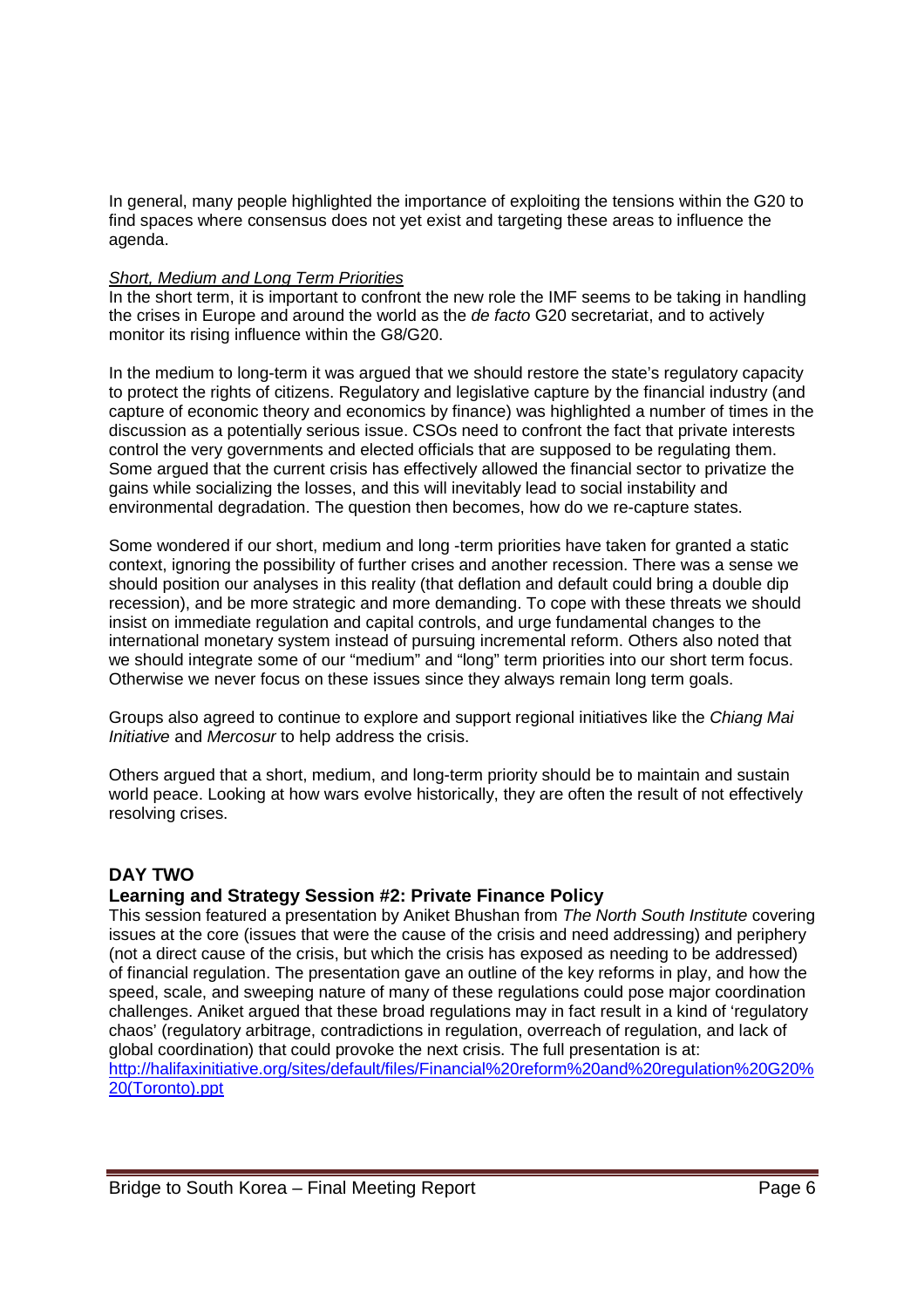# *Input from others on priority issues, strategic opportunities and divisions within the G20:*

Aniket did not identify any specific priority issues, but rather suggested the civil society frame their demands around what a responsible financial system and sector might look like.

### *Campaignable Issues*

Most believed the FTT remained a campaignable issue, although a few were skeptical about whether the tax is capable of curbing speculation. A graduated capital gains tax system was proposed as an alternative. Some saw a need for immediate control over things like hedge funds and complex investment products, and a decrease in the scale of finance to reduce global exposure to speculative attacks. There was no agreement on whether national, regional or global regulations would best fill the regulatory gap, but it was clear that anything global would be the lowest common denominator, with a definite need for strong national regulation and robust regulatory oversight. Some argued this should remain a regional conversation. Someone also suggested incorporating environmental and social risk exposure into regulatory frameworks, to compel disclosure of potentially negative climate or social impacts.

### *The Distinction between the Financial and the Economic*

Some commented that from a progressive perspective, we should see the roots of the crisis as lying in the real economy, not the financial system. There was a sense that the G20 was too focused on finance, and that we should be working to make finance more functional in serving the real economy.

## *Micro-Prudential vs. Macro-Prudential Regulation*

Some noted that while we are currently focused on advancing micro-prudential regulations (focuses on risk factors as they relate to an individual institution), crises cannot be prevented without a macro-prudential response (focused on systemic risks, for example, the risk of failure by one party due to the failure of a close financial associate). Some noted that global credit regulation is problematic, as countries should have the freedom to use credit for different things, including stimulating development. This necessarily means changing the entire regulatory paradigm, not simply strengthening the existing regulatory system in countries. Micro-prudential regulations still have a place, but won't prevent future crises on their own. In this vein, it was felt that the G20 would not be able to overcome potential 'regulatory chaos' because it only captures the interests and needs of a small set of national economies, and does not consider the diverse interests of a broader range of economies nor the broader macro-prudential risks. A formalized process to reach out to non-member states, and also gain regional perspectives, might help better articulate the macro-prudential needs for global reform.

#### *Visions for the Future:*

The group supported expanding our own internal discussions on these issues beyond a handful of knowledgeable experts, to a broader range of civil society groups who can bring expertise on a different range of issues, still with links to finance and economics. One core challenge is to identify issues that have 'traction'.

Many also felt that with Brazil, Indonesia and South Korea all implementing different types of capital controls in recent months, looking ahead to Seoul there could be movement on the issue of capital controls – something on which many people indicated an interest in working.

For France, with the prospect of an agriculture ministers meeting in March 2011 in France in the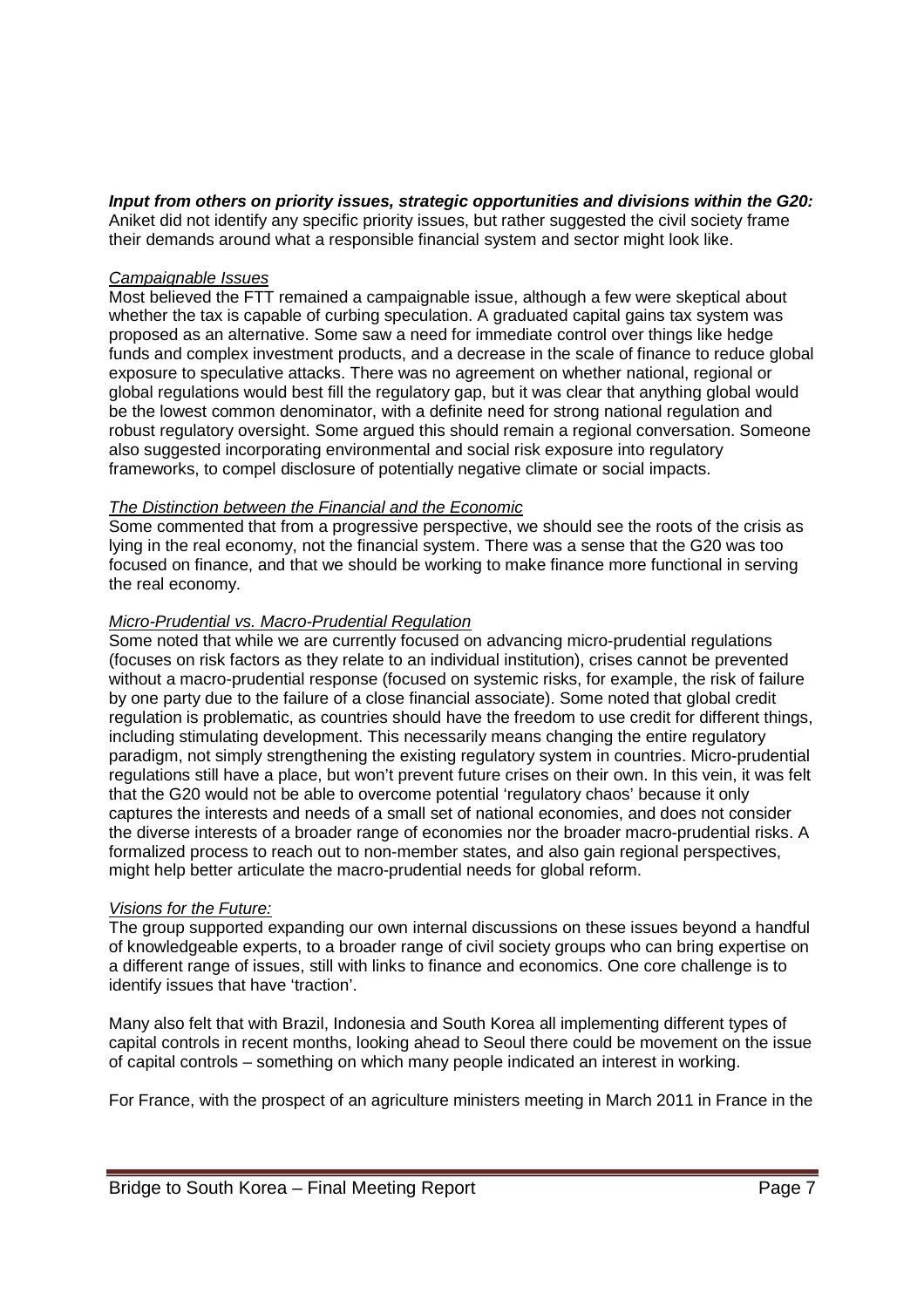lead up to the G8, some people felt that there was growing traction on commodity speculation Targeting Universities to divest from commodity index bonds was a possible potential target. Sarkozy has also expressed some support on the question of a global reserve system and global imbalances.

More generally, others liked the idea of framing what a responsible financial system could look like. What measures and controls do we need to put in place? Working to frame such a system should challenge the notion of 'financial efficiency' (chained to the market), and instead propose a financial system oriented toward (low carbon) growth with equity, drawing clear distinctions between protection and protectionism and taking a broader view of macroeconomic stability.

Others pointed to the push for regulation, and questioned whether we need more regulation or rather better national regulatory oversight. The key in many cases is how well regulators use existing regulations. People thought creating an automatic and periodic review of existing regulations would be useful at the national/global level.

# **BUILDING A BRIDGE TO SOUTH KOREA**

# **Sharing of experiences and best practices**

The meeting in Canada was in part geared towards bringing groups from G20 countries (and beyond) together to strategize on how to start working together around the G20 and developing best practice for a possible Civil G20. To a large extent, much of the work around the G20 will still be done at the national level, and national priorities and agendas in one country may not overlap with those in other countries. But some level of coordination between groups and networks in different G20 countries and beyond was seen as important and useful. A key element of this would be to build on past experiences and strengthen the network of organizations focusing internationally on G20-related issues. If repeated, regular civil society meetings could help create a "triumvirate" of resource and reference people actively engaged from the CSO side on past, present and future G20 Summits – in this case from the 2009 (Pittsburgh and London), 2010 (Toronto and Seoul) and 2011 Summits (France), and engage representatives from key networks in the different G20 countries and beyond. This portion of the meeting offered an opportunity to share best practices from past and current summits.

## *United Kingdom*

There was a discussion of *Put People First*, a successful campaign that wrapped up last year in the UK*. PPF* was helped by two key factors- a centre-left government in power willing to engage frankly with the campaign, and an extensive coalition of development NGOs and unions interested and engaged in the issues. The campaign and the policy platform took a significant amount of time to put together, which is important for future national campaigns to keep in mind as they prepare for upcoming summits (this was the case in the US and Canada as well).

There were some weaknesses in the campaign - it failed to link effectively with organizations engaged in domestic social and economic issues, and at least initially, there was fairly weak media interest. Given the diversity of interests in the very broad coalition, it was difficult to develop a strong media strategy and a clear message. Some other potential lessons for summit campaigners in South Korea might include avoiding being co-opted by the government, given the close ties many development NGOs have to the government. This means being wary that shared interests and policy demands don't simply feed the government's agenda.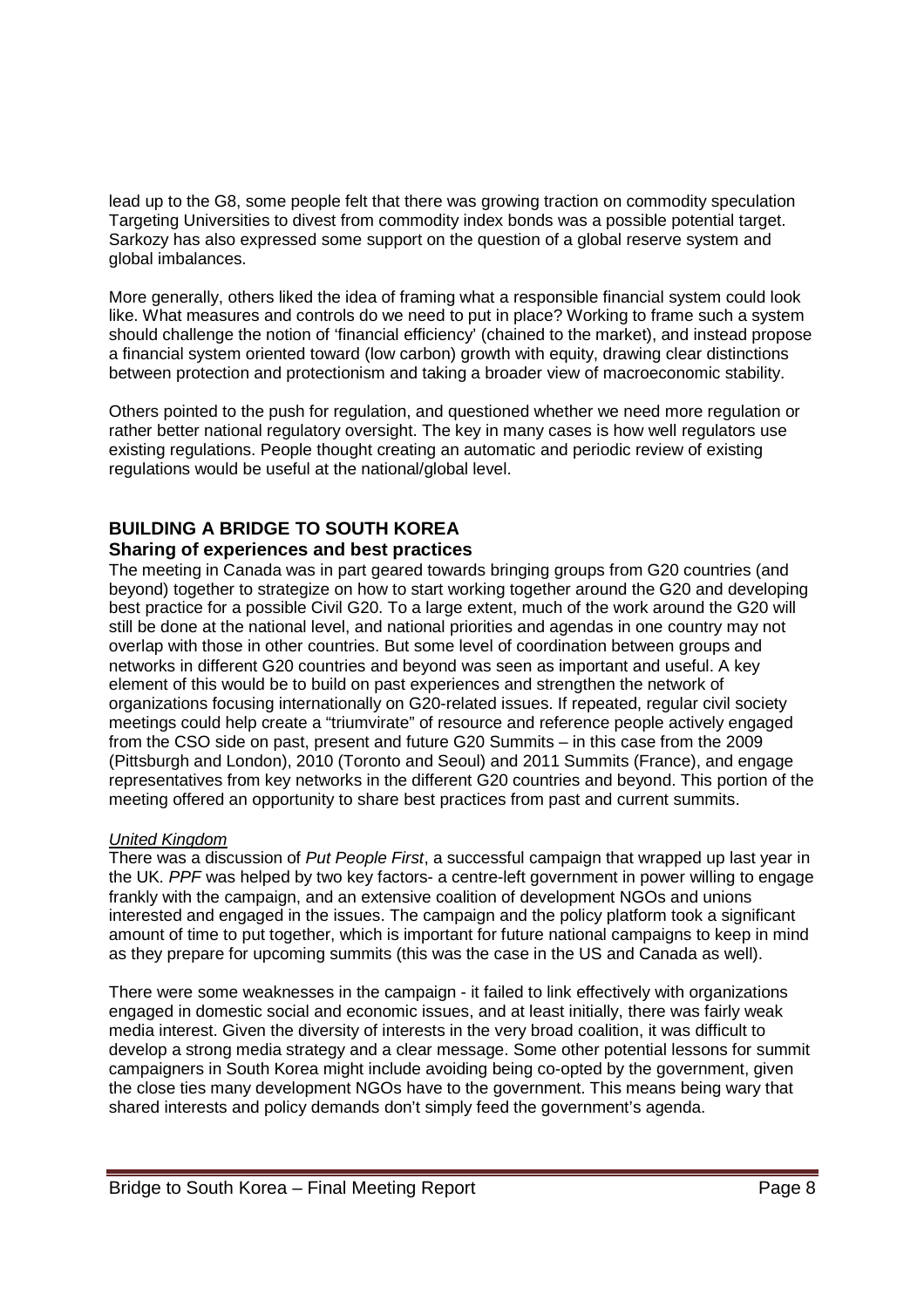### *United States*

The Pittsburgh Summit in September posed a number of challenges. The city is relatively small and remote, which made it difficult to mobilize a broad network of CSOs. Overall the summit suffered from a lack of civil society coordination, and events were not well attended. However, there were a number of successful educational events as well as successful International Trade Union Confederation strategic side meetings with heads of state.

Guests like Joseph Stiglitz helped to attract some sorely needed media attention, although grassroots groups did not get much coverage compared to Stiglitz himself. A highlight was that Stiglitz was brought to the heart of a poor black neighbourhood in Pittsburg. This helped build bridges and make some local and global linkages that is sorely lacking in a lot of our work on the crisis. Overall most CSOs were disappointed by the lack of access to press, who were essentially cordoned off from most NGOs. The media situation in Pittsburgh was cited as being quite poor in general.

On the finance ministers meeting in Washington last April, groups exploited this strategic opportunity to draw attention to the FTT by getting representatives from other governments to speak about the FTT in the US. Organizations were also involved in IMF consultations on the FTT, which had an impact, which lead to the IMF confirming the technical feasibility of an FTT. There has been some success in coordinating individual meetings with G8/G20 sherpas on the FTT, and others may want to try to organize similar discussions on other issues.

### *Canada*

Canadian CSOs began bringing together coalitions and networks around the G8/G20 about a year and half ago and spent approximately 6 months working on a policy platform. The platform focused on the MDGs, climate change, and the financial crisis. The platform was endorsed by over 60 organizations and is fairly lengthy as each organization in the coalition wanted their issue addressed. That said, the platform was extremely useful as an organizing tool. Within the coalition, smaller sub-committees were set up to work on political engagement, public education (i.e. the *At the Table* Campaign) and media.

Attempts to meet with the Prime Minister (PM) to discuss the agenda were unsuccessful (the current Conservative government in Canada is not open to input from civil society), but opposition parties and parliamentary committees were more open to discussion. Canada traditionally holds parliamentary hearings in the run-up to G8 summits and the resulting recommendations feed into the government's agenda. This provides a good forum to voice CSO concerns, but the group was not able to get the Committee to agree to a hearing. As an alternative to this, the campaign organized parliamentary roundtables with experts on climate, finance and the MDGs, and invited critics from all parties to participate in the discussion. On international issues, many of the parties do not have well-defined agendas, so groups saw this as an opportunity to help shape the party's policy agendas and include some of our issues.

While the PM's office did shut out most CSOs, there were other opportunities to meet with government officials, including the sherpa team. Some groups had ongoing meetings with the team, and were able to shape some of the communiqué language. The Canadian network also maintained a common website with G8/G20 information, and made use of Google listservs to disseminate information and googledocs to work on collaborative documents. In addition, CSOs were successful in organizing a People's Summit, and various protests and marches in the city.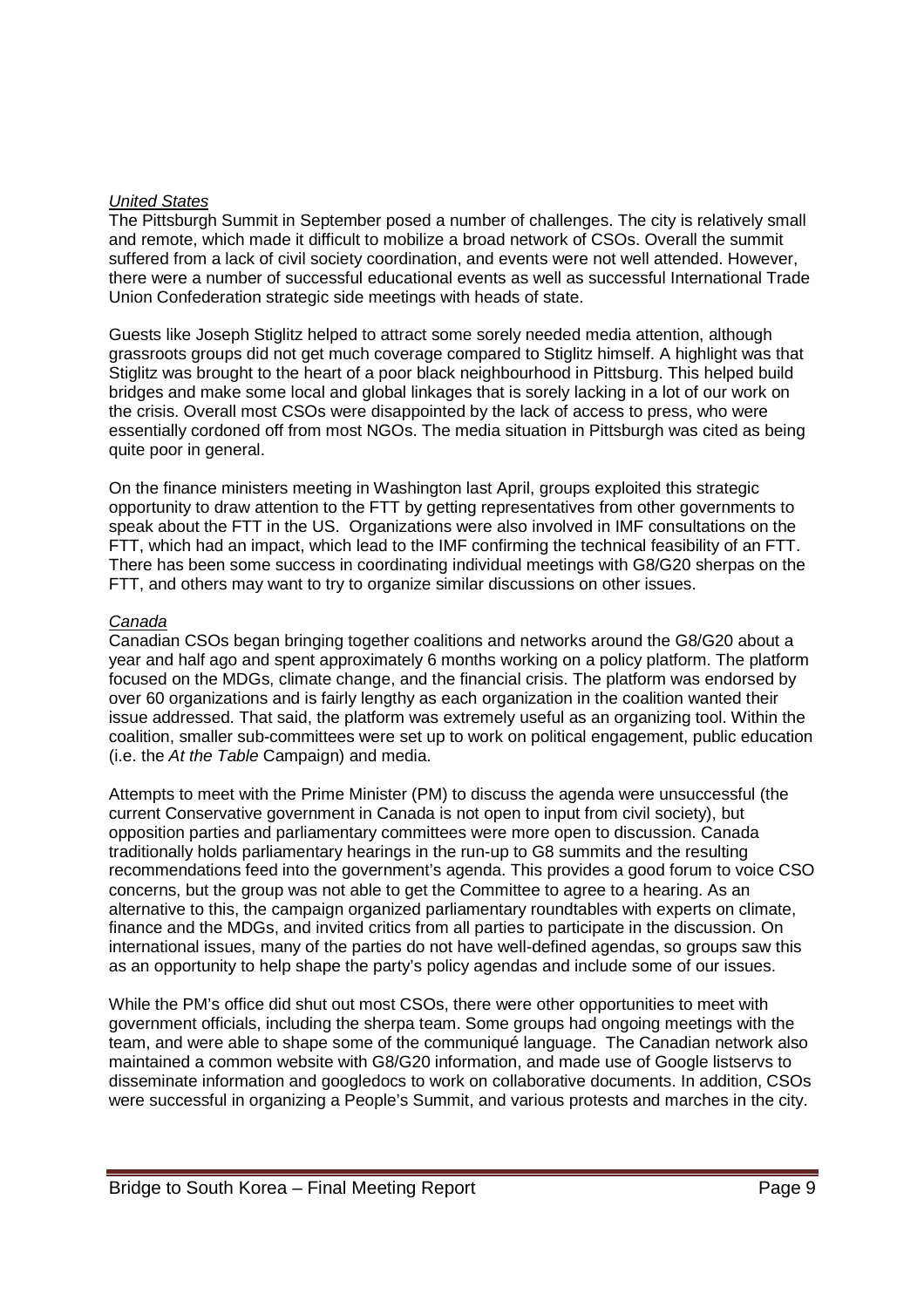### *Korea: Overview of the July meeting – what is planned, what is needed*

South Korea's political situation has changed recently and the country now has a conservative government. They are largely neo-liberal, focused on attracting investment and large development projects. The media largely serves the government's interests. Most development NGOs are supported 100 percent by the government and therefore not overly critical. The government looks at the G20 summit as an opportunity to increase South Korea's profile on the world stage and will treat it like a "national festival". Korea is the first non-G8 country to host a G20 meeting at the leader's level, CSOs are conscious of this and are attempting to remain independent and present a more critical platform of demands.

On June 18<sup>th</sup> Korean civil society launched the People's G20 Response Preparation Committee, an umbrella group for addressing the G20 in November, with four main action principles:

- 1. Denounce the G20 for making people in developing countries pay for the crisis and criticize the structural problems of neoliberal financial globalization
- 2. Denounce the South Korean government for using the G20 as an excuse to repress democracy and human rights and ignore labour standards.
- 3. Maintain political, organizational and financial independence from the government and capital so as to organize the alternative voices of labour and civil society against the G20
- 4. Strengthen solidarity with local and international labour, social and civil society movements, working to build an environmentally friendly alternative economy with capital controls and to strengthen the capacity of international movements against neoliberal globalization

The main role of the committee is to organize the Joint Action week from November  $6<sup>th</sup>$  to 13<sup>th</sup> involving G20 and non-G20 actors. The plan is to encourage thematic activities that strengthen Korea's response to the G20, organize and strengthen social forces to join the people's G20 actions, and organize activities on current/emerging G20 issues. There are also plans to stage a mass rally near the summit venue, which is located in an affluent neighbourhood in the southern part of Seoul. The government, however, is expected to block access to the area. That said, events will be held as close to the site as possible.

Ahead of the Summit, in July, the Korea Civil Society Network on Financial Reform is organizing an *International Workshop* as an opportunity to increase Korean CSO capacity and expertise on core G20 agenda items. CSOs in Korea need to develop and strengthen their networking capacity and share information and intelligence. Experienced CSO representatives from abroad have been invited to this workshop to help South Korean NGOs, trade unions and civil society actors develop a common strategy.

*GCAP Korea* is involved in the *Stand up MDG Campaign* in the context of the G20 summit process. GCAP is going to use the G20 meeting to raise the profile of the MDGs to national and regional CSOs. It is also playing a facilitating role in organizing the Seoul *Civil Society G20 Dialogue with Sherpas*, tentatively scheduled for mid-October.

While South Koreans have an incredible capacity for getting people out onto the street, the challenge for groups is to determine what kind of action is going to have the most impact (insider vs. outsider). In Seoul, the outside strategy has an enormous capacity, and the focus thus far has been in this area. Work may be needed on insider strategies - some noted that the government has chosen its own 'insiders', and it will be necessary to strengthen CSO insider strategies on finance and capital controls. Insider strategies are important in that those with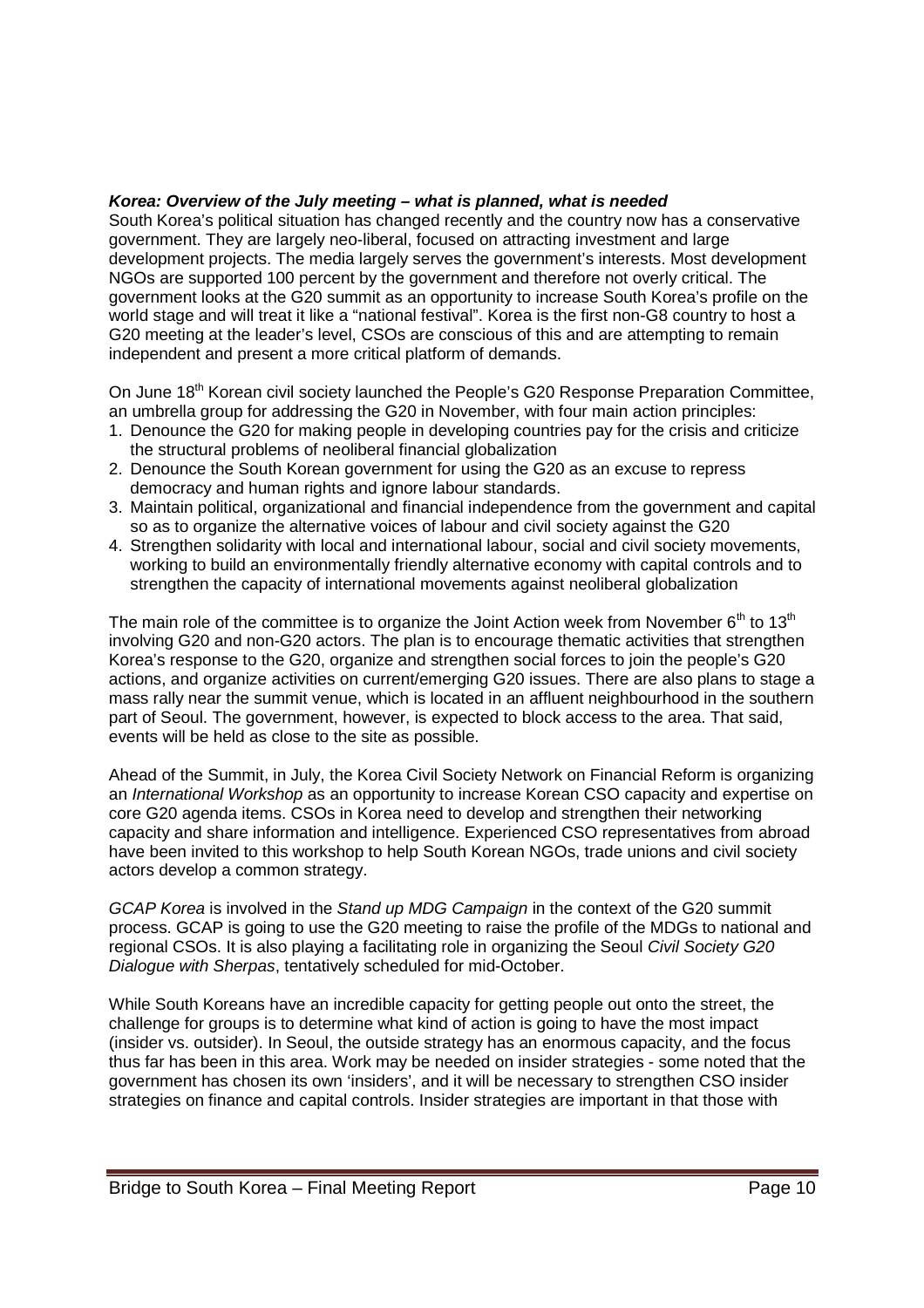access to the negotiating halls are not necessarily any less radical than those on the street.

### *France Update:*

The political context in France presents unique opportunities for the 2011 summit. 2012 is an election year, which means the summits will be very important to Sarkozy, who will want to boost his image internationally and secure a legacy. CSOs in France have cultivated close networks with the government. However, again like in South Korea, there is a danger that groups could be co-opted. Sarkozy's challenger for the Presidency could also have different proposals, which could complicate things.

The G8 will be held in June in Nice in June (?), the G20 will be held in November in either Nice or Cannes. The G20 finance ministers meeting will be in either January or February, the G8 agriculture ministers' meeting in March, and a G8 foreign ministers and development meeting will be held sometime in 2011. One of the main focuses of the French Presidency is on world food markets, so this may be a good area to focus on at the G20 agricultural ministers meeting – commodities and commodity speculation. France also thinks the G20 should address development issues, the MDGs and aid (in contrast to Canada, who wants a narrow focus on financial issues). The French Summit may also be a unique opportunity to campaign publicly on the FTT, an idea that Sarkozy supports. That said, much work still needs to be done to raise the public's awareness about the FTT. There is also likely to be a big focus on tax havens.

The government is open to working with civil society to organize a dialogue on the summit agenda. French CSOs are developing a common platform on these issues, and would like to see other G20 countries step up their official development assistance. That said, civil society in France has been slow to mobilize around the upcoming summits, and are not overly aware of the G20 summit issues, so it will be necessary to do some capacity building. ATTAC and C*oordination Sud*, the trade unions and different smaller networks are already doing this, but much of the focus is on domestic issues. French groups are planning to set up a secretariat, a website and information newsletter, various workshops and a Civil G20.

# **Needs assessment for South Korea: How can civil society groups contribute towards the civil society G20 summit process in South Korea?**

In terms of support that international CSOs could lend, some South Korean representatives said that one of the best ways to help would be to pressure national governments to be critical of the South Korean development agenda and aid policies (focused on private sector investment and development overseas).

Existing regulations in South Korea make public meetings difficult. So South Korean CSOs asked groups in G20 or non-G20 countries to pressure the Korean government to respect free speech and civil liberties by organizing demonstrations outside Korean embassies. Demonstrating international support for Korean civil society would be helpful.

The South Korean representatives are hoping to have a more concrete policy platform by September which they agreed to share internationally, allowing international CSOs to put pressure on other G20 governments on these issues ahead of the summit. Groups are also organizing an international meeting in Seoul in September to help coordinate common actions at the G20 summit, and if they reach a consensus, will provide more information on this as soon as possible.